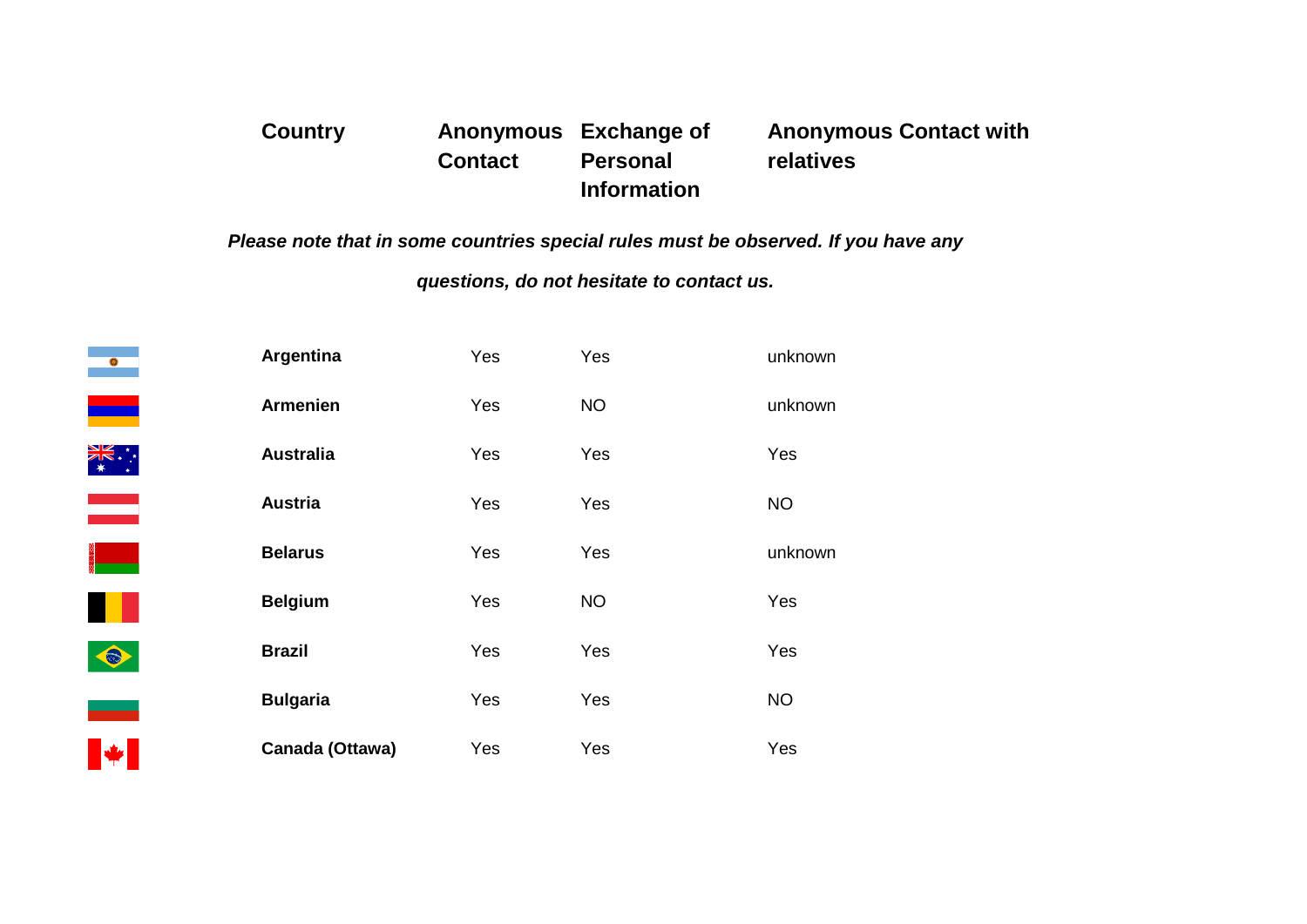| Canada (Québec)                                                  | Yes | Yes       | Yes       |
|------------------------------------------------------------------|-----|-----------|-----------|
| <b>Chile</b>                                                     | Yes | Yes       | Yes       |
| <b>China (Chinese Marrow</b><br>Donor Program)                   | Yes | <b>NO</b> | unknown   |
| China (Hong Kong<br><b>Bone Marrow Donor</b><br><b>Registry)</b> | Yes | Yes       | <b>NO</b> |
| Columbia                                                         | Yes | Yes       | Yes       |
| <b>Croatia</b>                                                   | Yes | Yes       | unknown   |
| <b>Cyprus</b>                                                    | Yes | <b>NO</b> | <b>NO</b> |
| Czech Rep. *                                                     | Yes | <b>NO</b> | Yes       |
| <b>Denmark</b>                                                   | Yes | Yes       | <b>NO</b> |
| <b>England</b>                                                   | Yes | Yes       | Yes       |
| <b>Estonia</b>                                                   | Yes | <b>NO</b> | unknown   |

IX.

 $\frac{\star}{\sqrt{2}}$ 

楼。

 $\star^{\star}_{\tau}$  .

<u>e a</u>

 $\frac{1}{3}$ 

<u>sm</u>

**NK**<br>ZIR

<u>a shekara t</u>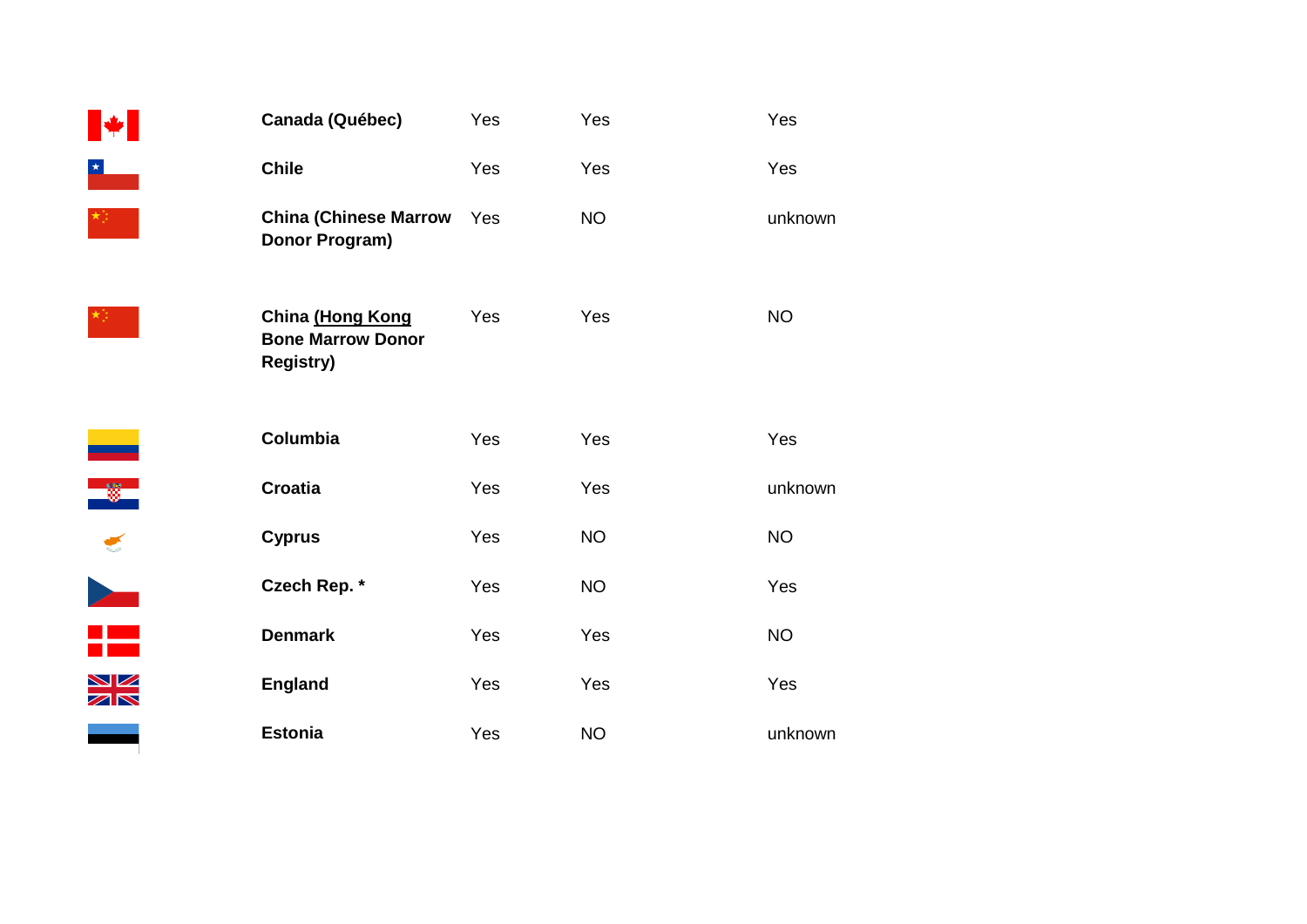|                             | <b>Finnland</b>      | Yes | $NO$      | <b>NO</b> |
|-----------------------------|----------------------|-----|-----------|-----------|
|                             | <b>France</b>        | Yes | <b>NO</b> | <b>NO</b> |
| <u>est</u>                  | Germany              | Yes | Yes       | Yes       |
| <u>k</u>                    | <b>Greece</b>        | Yes | Yes       | Yes       |
|                             | <b>Hungary</b>       | Yes | Yes       | <b>NO</b> |
| $\bullet$                   | India                | Yes | Yes       | Yes       |
| $\overline{\mathbb{Q}}$     | Iran                 | Yes | <b>NO</b> | <b>NO</b> |
| $\mathcal{L}_{\mathcal{A}}$ | <b>Ireland</b>       | Yes | <b>NO</b> | Yes       |
| $\frac{1}{2}$               | <b>Israel</b>        | Yes | Yes       | Yes*      |
|                             | <b>Italy</b>         | Yes | <b>NO</b> | unkn      |
| $\bullet$                   | Japan                | Yes | <b>NO</b> | unkn      |
|                             | Jordan               | Yes | Yes       | unkn      |
|                             | Korea (=South Korea) | Yes | unknown   | Yes       |
|                             | Lithuania            | Yes | Yes       | Yes       |

المنابع

**unknown** 

unknown

unknown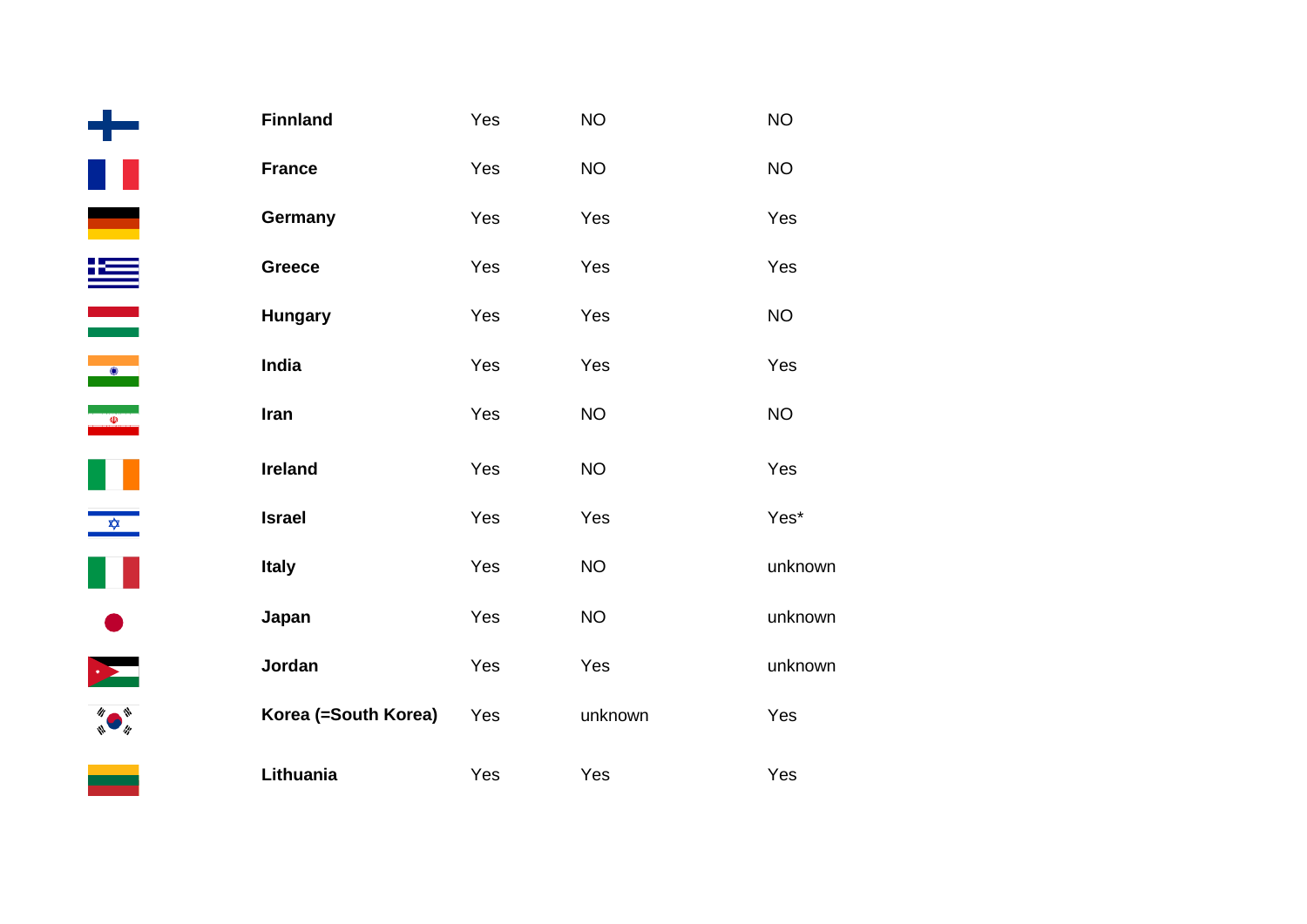|                                                                                                                                                                                                                                                                                                                                               | <b>Macedonia</b>   | Yes       | Yes       | unknown   |
|-----------------------------------------------------------------------------------------------------------------------------------------------------------------------------------------------------------------------------------------------------------------------------------------------------------------------------------------------|--------------------|-----------|-----------|-----------|
| $\triangleleft$                                                                                                                                                                                                                                                                                                                               | <b>Malaysia</b>    | Yes       | Yes       | unknown   |
| <u>is de la p</u>                                                                                                                                                                                                                                                                                                                             | <b>Mexico</b>      | Yes       | Yes       | <b>NO</b> |
|                                                                                                                                                                                                                                                                                                                                               | <b>Netherlands</b> | Yes       | <b>NO</b> | Yes       |
| ř,                                                                                                                                                                                                                                                                                                                                            | <b>New Zealand</b> | Yes       | <b>NO</b> | <b>NO</b> |
| ╬═                                                                                                                                                                                                                                                                                                                                            | <b>Norway</b>      | Yes       | <b>NO</b> | Yes       |
|                                                                                                                                                                                                                                                                                                                                               | Poland             | Yes       | <b>NO</b> | unknown   |
| $\bullet$                                                                                                                                                                                                                                                                                                                                     | Portugal           | Yes       | <b>NO</b> | unknown   |
| W                                                                                                                                                                                                                                                                                                                                             | Romania            | Yes       | <b>NO</b> | unknown   |
| a a shekara                                                                                                                                                                                                                                                                                                                                   | <b>Russia</b>      | Yes       | Yes       | Yes       |
| $\begin{picture}(20,20) \put(0,0){\line(1,0){155}} \put(15,0){\line(1,0){155}} \put(15,0){\line(1,0){155}} \put(15,0){\line(1,0){155}} \put(15,0){\line(1,0){155}} \put(15,0){\line(1,0){155}} \put(15,0){\line(1,0){155}} \put(15,0){\line(1,0){155}} \put(15,0){\line(1,0){155}} \put(15,0){\line(1,0){155}} \put(15,0){\line(1,0){155}} \$ | Saudi-Arabia       | <b>NO</b> | <b>NO</b> | unknown   |
|                                                                                                                                                                                                                                                                                                                                               | <b>Serbia</b>      | Yes       | Yes       | <b>NO</b> |
| $\mathbb{C}^{\mathbb{N}}$                                                                                                                                                                                                                                                                                                                     | <b>Singapore</b>   | Yes       | Yes       | unknown   |
| 「、                                                                                                                                                                                                                                                                                                                                            | <b>Slovakia</b>    | Yes       | Yes       | Yes       |